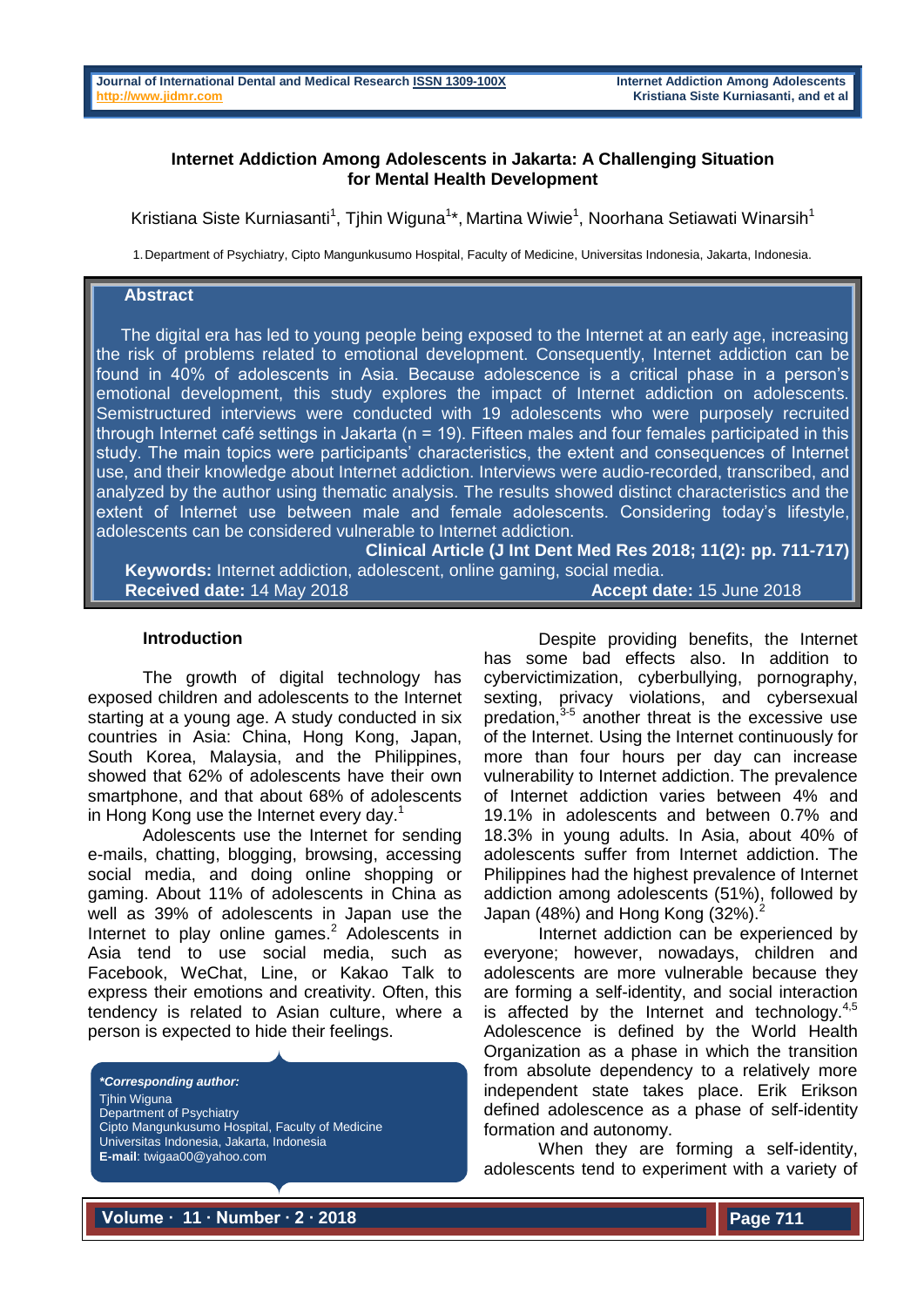rules. Those who succeed in finding their identity exist in a stable state, while those who do not, may suffer from identity confusion, which can lead them to self-isolation or may merge with a peer group and lose their self-identity.<sup>6</sup> Internet addiction can have huge implications for an adolescent's behavior and attitude toward reality. The clinical features are similar to drug addiction. A previous study found anatomical changes in the brain. FMRIs showed more dominant gray matter in the frontal lobe (especially the prefrontal area), the parahippocampal gyrus, and the striatal complex, reflecting changes in the brain's capacity for executive function in adolescents with Internet addiction.<sup>7</sup>

Since adolescence is a critical phase in emotional development, the author was motivated to explore the characteristics of adolescents who frequently use the Internet, the extent and consequences of Internet use, and knowledge about Internet addiction among adolescents in Jakarta.

## **Methodology**

This study was based on qualitative research using a semistructured interview to explore the characteristics of Internet use among adolescents as well as their knowledge about Internet addiction. In addition, demographic data was collected to determine the characteristics of the participants. Thematic analysis was used to audio-record, transcribe, and analyze the interview of each participant.

The demographic data collected, consisted of gender, age, level of education, residential environment, monthly allowance, and smoking status.

The characteristics of Internet use explored in the participants, included the frequency of Internet use and its duration and purpose, online activities, the online games played most frequently, and preference for the Internet or activities involving actual interaction with other people. Knowledge about Internet addiction was explored through questions about the definition of, the characteristics of, and the reasons for Internet addiction; problems caused by Internet addiction; the relationship between Internet addicts and their friends; the participants' insight into Internet addiction; and the relations between drug use, smoking, and Internet addiction as well as adolescents' perception of

what parents should do to prevent Internet addiction. Each question was open-ended.

The participants who met the criteria for inclusion and exclusion were purposely recruited through Internet café settings in Jakarta ( $n = 19$ ). The inclusion criteria were adolescents hanging out in Internet cafés in Jakarta. The exclusion criteria were (1) suffering from severe physical or mental illness or (2) not agreeing to be interviewed. The study was explained to the participants, and they gave their written consent before taking part in the study.

# **Results**

The participants consisted of 15 males and four females. The age was range between 12 and 18 years old, with most of the participants being 14 years old (32%). The level of education varied from elementary school, to junior high school, to senior high school, to finished high school, to drop out. The largest number of participants in this study were the junior high school students were (53%).

Sixty-eight percent of the participants were living with their nuclear family, while 32% only were living with their extended family. Most of the participants received IDR 500.000 to IDR 1.000.000 for a monthly allowance (63%), and the other 37% received IDR 1.000.000 to IDR 1.500.000. Most of the participants were smokers (63%).

Nearly all of the male participants used the Internet every day (93%), and one used the Internet three times a week (7%). One out of the four female participants used the Internet for less than two times a week, while the other three used the Internet every day. The duration of Internet use varied between less than 2 hours a day to more than 12 hours a day. Most of the participants used the Internet for two to four hours a day (36.8%), followed by five to seven hours a day (31.6%). The participants who used the Internet less than two hours a day were 5.3%, while the participants who used the Internet more than 12 hours a day were 10.5%.

The female participants used the Internet to facilitate their doing homework, to communicate, to entertain themselves through social media, and to get information through online media and YouTube videos. In contrast, the male participants were attracted to the Internet to entertain themselves with online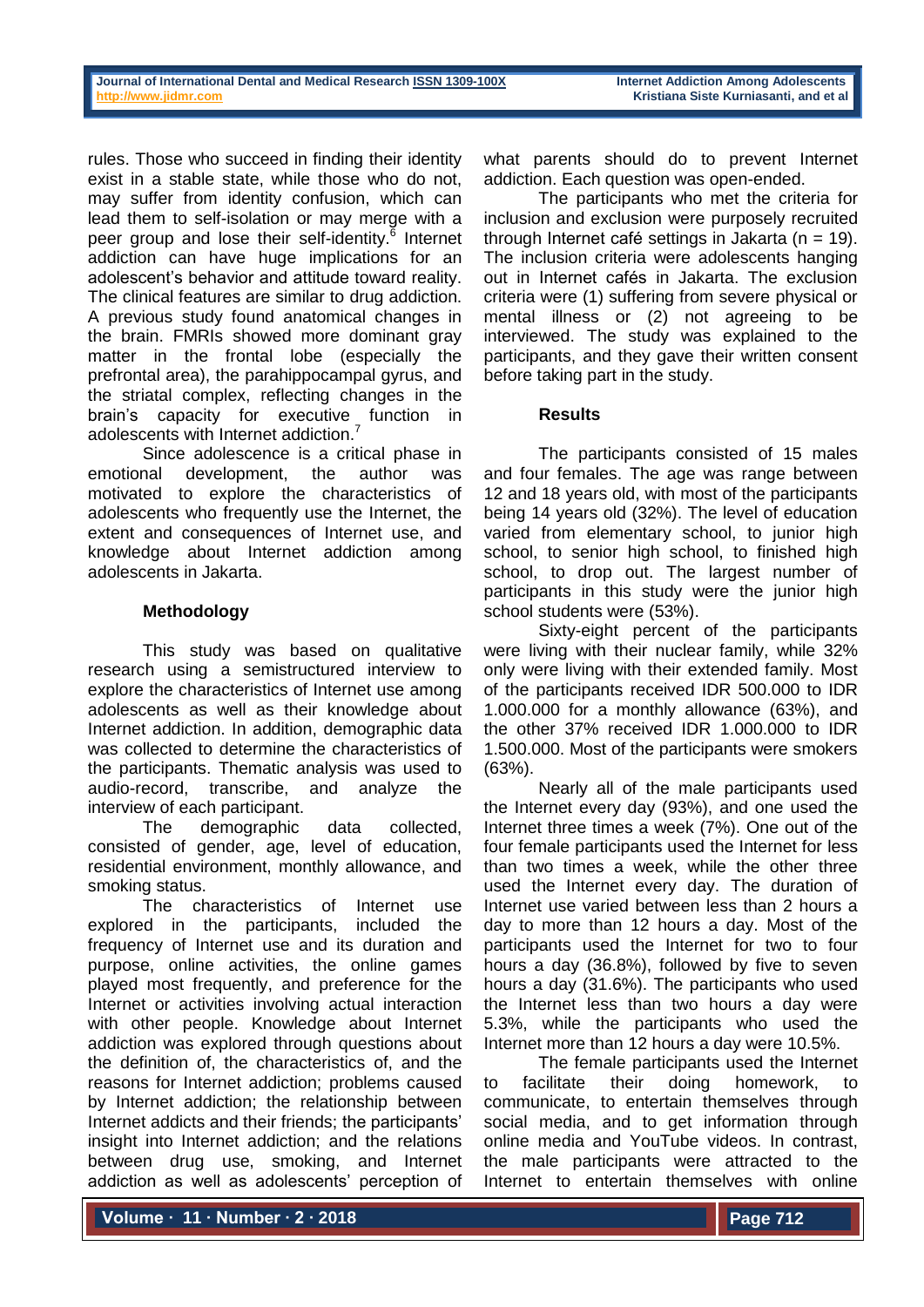games and to do homework. The participants used the Internet for the following activities: browsing, doing online gaming, sending e-mails, accessing social media, doing YouTube streaming, chatting, listening to music, and engaging in online gambling. The online games played most frequently by the participants were Defense of the Ancients (DotA), Counter Strike, Clash of Clans, Point Blank, and Grand Theft Auto (GTA). Most of the participants (68%) preferred online to real activities involving interaction with others.

The participants defined Internet addiction as a state where an individual (1) continuously uses the Internet; (2) makes frequent attempts to get a better connection (e.g., moving to a position/location with the best Internet connection); (3) cannot stop using the Internet; (4) wants to use the Internet more and more; (5) needs to use the Internet longer than before; (6) is always thinking about using the Internet; (7) gets easily angry, bored, and stressed if they stop using the Internet; and (8) forgets to eat and to study.

Based on participants' responses, the characteristics of people with Internet addiction can be classified into three groups: (1) emotional: irritable, easily angered, restless, and frustrated, especially when the Internet connection is slow or interrupted; (2) physical: visual problems, puffy eyes, skinniness, dirty skin, and sleep problems; (3) behavioral: neglect daily needs (e.g.,., eating and showering), cannot be separated from the Internet (e.g.,., using a smartphone when it is charging or while walking), are easily distracted (e.g.,., using a smartphone while learning in class), are quiet and introverted, isolated themselves, lie, argue with the teacher, ignore their surroundings, and according to the trends.

The reasons why people suffer from Internet addiction can be classified into four categories: (1) friendship problems in real life; (2) family problems; (3) boredom; and (4) curiosity about trying Internet features (Figure 1). Thus, for these reasons, people are motivated to use the Internet excessively since they find new friends online, discover a place to share their feelings through social media and escape from unpleasant feelings, and are challenged to achieve a victory. Excessive use of the Internet gives them pleasure, makes them not want to stop, and leads to addiction.





According to the participants, Internet addiction causes many problems, ranging widely from school problems, to family and social problems, to online problems and cybercrime, to problems with physical appearance and health. Figure 2 shows specific problems within each broader group:

| <b>School problems</b>            | Laziness toward studying<br>٠<br>Failing to pay attention to the teacher<br>٠<br>Sleeping in class<br>Skipping classes<br>Bad time management<br>Lowered achievement<br>Being troublesome at school,<br>e.a<br>cheating, arguing with teacher<br>Failing a grade<br>٠<br>Dropping out<br>٠                      |
|-----------------------------------|-----------------------------------------------------------------------------------------------------------------------------------------------------------------------------------------------------------------------------------------------------------------------------------------------------------------|
| <b>Family and social problems</b> | Lack of communication<br>with<br>family<br>٠<br>members and friends<br>Ignoring family and surroundings<br>Arguing with parents<br>٠<br>Lying to parents<br>٠                                                                                                                                                   |
| Online problems and cybercrime    | Pornography<br>٠<br>Was asked to send naked pictures, then<br>٠<br>got threatened<br>Hoax<br>Fake accounts<br>Drifted along according to trends<br>٠<br>Stealing Wi-Fi<br>٠<br>Stealing money to play in the internet café<br>٠<br>Pictures get edited and shared without<br>permission<br>Online gambling<br>٠ |
| Appearance and health problems    | Unkempt appearance<br>٠<br>Dirty skin<br>٠<br>Skinniness body<br>٠<br><b>Dizziness</b><br>٠<br>Visual problems<br>٠<br>Red eves<br>٠<br>Sore eyes<br>٠<br>Muscle stiffness<br>Muscle cramps<br>Tingling<br>٠<br>Hunchback<br>$\bullet$<br>Sleeping problems<br>٠                                                |
| <b>Emotional problems</b>         | Irritableness<br>٠<br>Holding a grudge<br>Stressed                                                                                                                                                                                                                                                              |

**Figure 2**. Problems caused by Internet addiction

Most of the participants agreed that there is a relationship between drug abuse, smoking, and Internet addiction. The most frequently stated opinions were the following: (1) both drug abusers and Internet addicts are lazy; (2) through social media, a person can access bad websites and end up buying drugs online; (3) a person who was bullied in real life, complained on social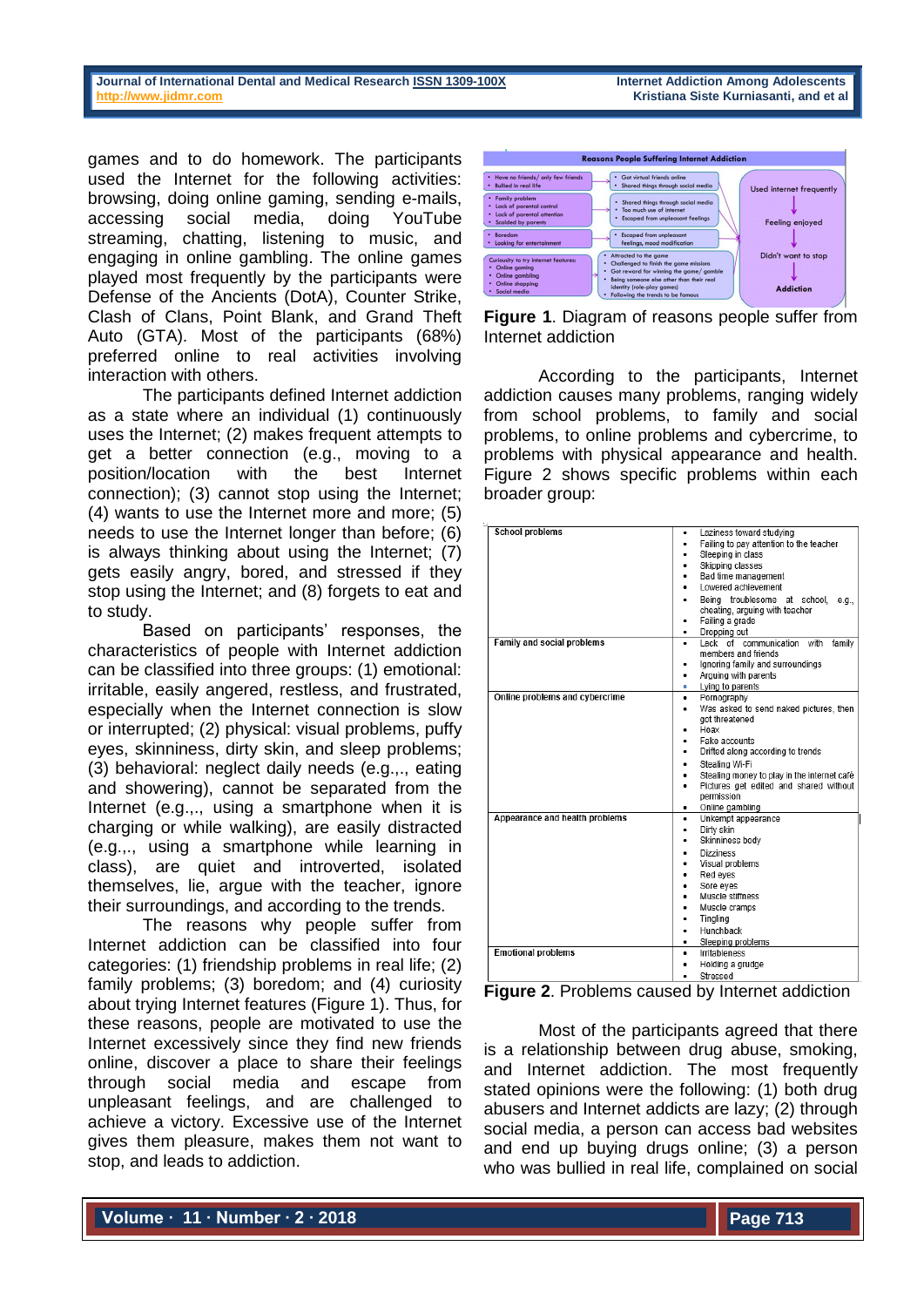media, was offered the chance to try drugs, and wound up being addicted; (4) smoking and drinking coffee help users stay awake while using the Internet.

The participants expressed the idea that people with an Internet addiction have more friends online than in real life and only want to be friends with popular people; are funnier when interacting online or through chat applications than when talking face to face; and are ignorant, quiet, socially awkward, and preoccupied with their gadgets. Slightly more than half of the participants (53%) considered themselves addicted to the Internet.

The participants had opinions on what parents should do to prevent Internet addiction, including controlling and limiting the amount of time their children use the Internet, paying more attention to as well as being firm with their children, advising their children to use the Internet for important things only and not to use their gadgets constantly, instructing their children to pray more, taking their children on vacation or inviting their children's friends to the house, and giving punishment such as taking the gadgets away from their children, not providing an allowance, and not letting their children do everything they want to do.

## **Discussion**

In this era of globalization, the growth of the Internet network and communication tools, such as the smartphone, facilitates people receiving and sharing information faster. However, excessive and inappropriate use of the Internet can cause a user to become addicted. The Ministry of Communication and Informatics of the Republic of Indonesia reported that 80% of Internet users in Indonesia are adolescents aged 15 to 19 years old. $<sup>2</sup>$ </sup>

In this study, all the participants were between 12 and 18 years old, with one-third of them being 14 years old and junior high school students. Most of the male participants were smokers, while none of the female participants was.

About 42.1% of the participants were at high risk of Internet addiction since they used the Internet continuously more than four hours a day. Despite spending more time using the Internet in Internet cafés, most of the male participants seemed to spend less money on Internet use

compared to the females. The reason was that some of the male participants not only played in an Internet café but also worked there to get a discount.

According to data from the Yayasan Kita dan Buah Hati, most of the students in the Jabodetabek area (Jakarta, Bogor, Depok, Tangerang, and Bekasi) use the Internet for accessing entertainment sites; 16% for watching films/videos; 14% for listening to music; 19% for playing games; 14% for downloading; 6% for online trading/shopping; and 4% for accessing social media. Only 20% of the respondents reported using the Internet for studying and 7% for reading the news.

While most of the male participants in the present study used the Internet to entertain themselves, the female participants' purposes were more diverse. The male participants found online gaming attractive as males tend to be more oriented toward aggressive and competitive activities.<sup>8</sup> In contrast, the female participants were more addicted to social media, including chat applications, because they involve social interaction.<sup>8</sup>

The online games played most frequently by the participants, such as DotA, Counter Strike, Clash of Clans, Point Blank, and GTA, belonged in the category of Massive Multiplayer Online Role-Playing Games (MMORPGs). MMORPGs can be played by thousands of people around the world at the same time. Each player can choose their own character and personality, engage in a variety of missions, and interact with other players. These games run continuously in the virtual world, even though a player may not be playing. If a player is absent for a long period of time, they will lose their power. Success in these games is related to the length of playing period and participation of the player within the game.<sup>9</sup>

More than half of the participants (68%) preferred using the Internet as opposed to engaging in activities involving real interaction with other people because there was no physical space for them to do "real" activities involving personal interaction, such as football, and there were no friends to interact with in the neighborhood.

The term "internet addiction" was introduced in 1996 by Kimberly Young and defined as any online-related compulsive behavior that interferes with normal living and

**Volume ∙ 11 ∙ Number ∙ 2 ∙ 2018**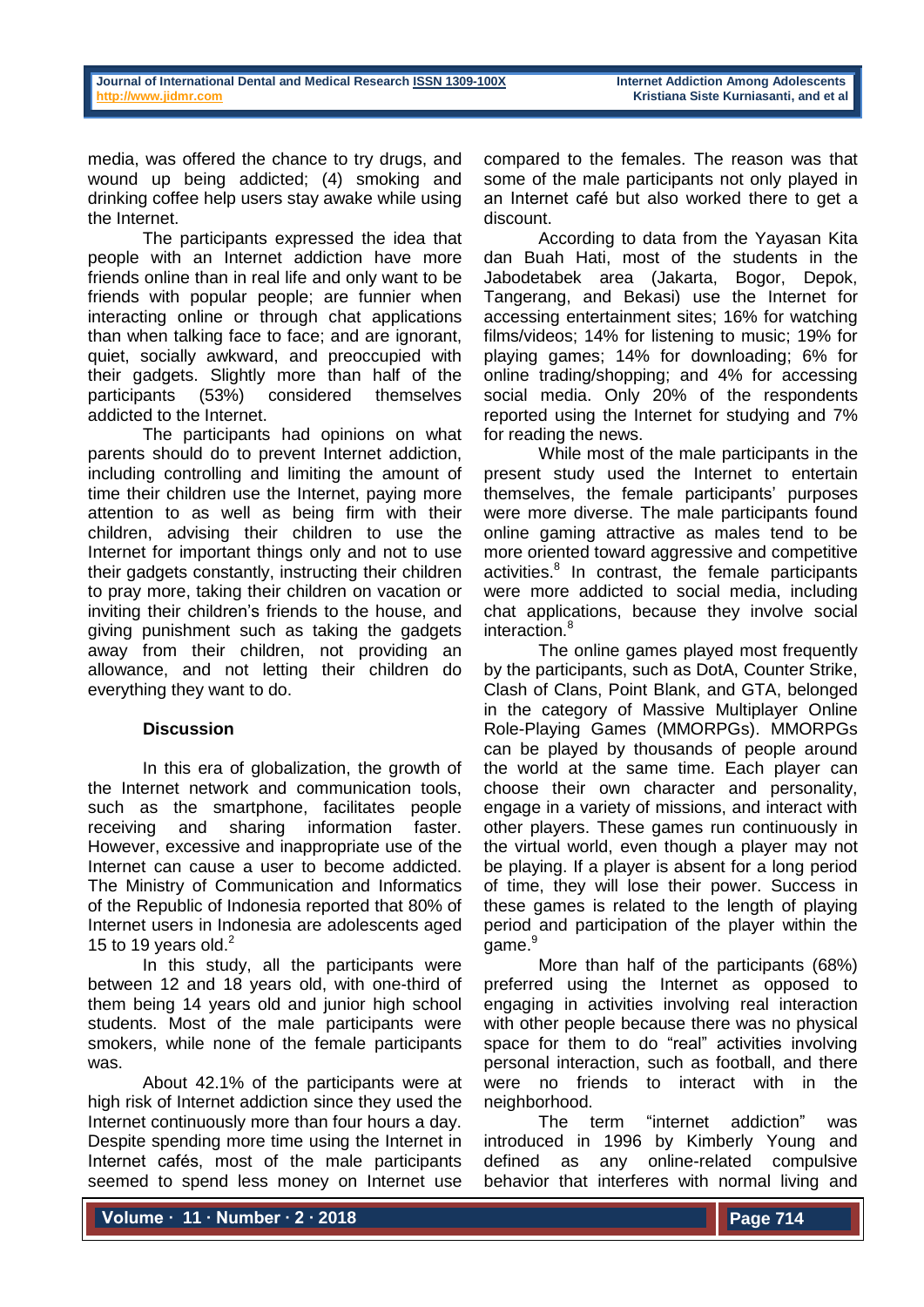causes severe stress for family, friends, loved ones, and one's work environment.<sup>10</sup>

In the present study, the definitions of Internet addiction mentioned by the participants covered the characteristics of Internet addiction stated by Young, including unsuccessful attempts to control, continuously trying to get a better Internet connection, loss of control, compulsive Internet use, intolerance, preoccupation, social withdrawal, and continued excessive Internet use despite the awareness of psychosocial problems. These characteristics, along with a loss of interest in previously important activities, were similar to those related to substance addiction.<sup>10</sup>

It appears that the emotional characteristics mentioned by the participants are similar to the withdrawal symptoms of Internet addiction. The behavioral characteristics noted by the participants covered psychosocial problems, lost control of emotion, and preoccupation with internet activities. In addition, the participants talked about physical problems, including vision issues, puffy eyes, skinniness, dirty skin, and sleep issues as characteristics of people with Internet addiction.

When asked what makes people suffer from Internet addiction, the participants gave various answers. Friendship problems, such as a lack of friends and being a victim of bullying, can cause a person to look for online friends and share their feelings through social media. Family issues and lack of parental control and attention, as well as parents who like to give punishment can encourage a person to express their feelings through social media to escape from unpleasant emotions, leading to excessive use of the Internet.

Boredom can lead a person to use the Internet to escape from unpleasant feelings. Curiosity to explore features of the Internet, especially online gaming, challenge a person to finish all the missions and receive a reward. Online gaming also gives a person pleasure in playing while using another identity. These reasons can lead a person to become attached to this form of entertainment and can cause Internet addiction.

Adolescents tend to take risks, to explore new things, and to be sensitive to peer pressure. This critical phase is involved in the development of an area of the brain that is responsible for executive control, motivation, and decisionmaking. The risk factors for Internet addiction include biological, psychological, and social factors.

Genetic factors might lead adolescents to experience addiction by 40%–60%. This is related to the polymorphism of the receptor gene CHRNA5/A3/B4, which mediates nicotine addiction. Internet addiction itself is connected to an abnormal dorsolateral prefrontal cortical area, which is responsible for cognitive control and inhibition. In an adolescent suffering from Internet addiction, the use of the Internet affects the mesolimbic pathway, in that an increase in dopamine can cause a sense of pleasure and gratification.<sup>11,12</sup>

A history of psychopathology can be a risk factor for Internet addiction. For example, a person with low self-confidence or low selfesteem may tend to employ a dysfunctional coping mechanism to escape from unpleasant feelings by using the Internet to gain satisfaction. Some adolescents with Internet addiction were abused during their childhood. Those who did not have a secure attachment to their mother during childhood are at high risk of looking for activities that will allow them to compensate for deficits of striatal dopamine. Adolescents with anxiety tend to look for a safe environment, and the Internet provides them with a virtual world. The internet provides positive reinforcement for the adolescent who uses the Internet excessively because it can bring feelings of satisfaction over previous unpleasant emotions.

During adolescence, peers are important figures in helping an individual shape a selfidentity. If adolescents are not supported by adequate basic trust, they may fall into a state of low self-confidence, low self-esteem, and negative emotions, and may turn to a situation in which they seek instant gratification, such as the Internet.

The social factors of Internet addiction include family cohesiveness, parenting methods, peer support, and prosocial behavior. Cohesiveness plays an important role in shaping children's welfare within the family. A balanced cohesiveness within the family can help young family members be independent but still maintain relationships with other family members. Too high cohesiveness can be a sign of too much consensus and emotional attachment, leading to dependency, while too low cohesiveness results in little commitment and attachment to the family. Low cohesiveness of a family is reported to

**Volume ∙ 11 ∙ Number ∙ 2 ∙ 2018**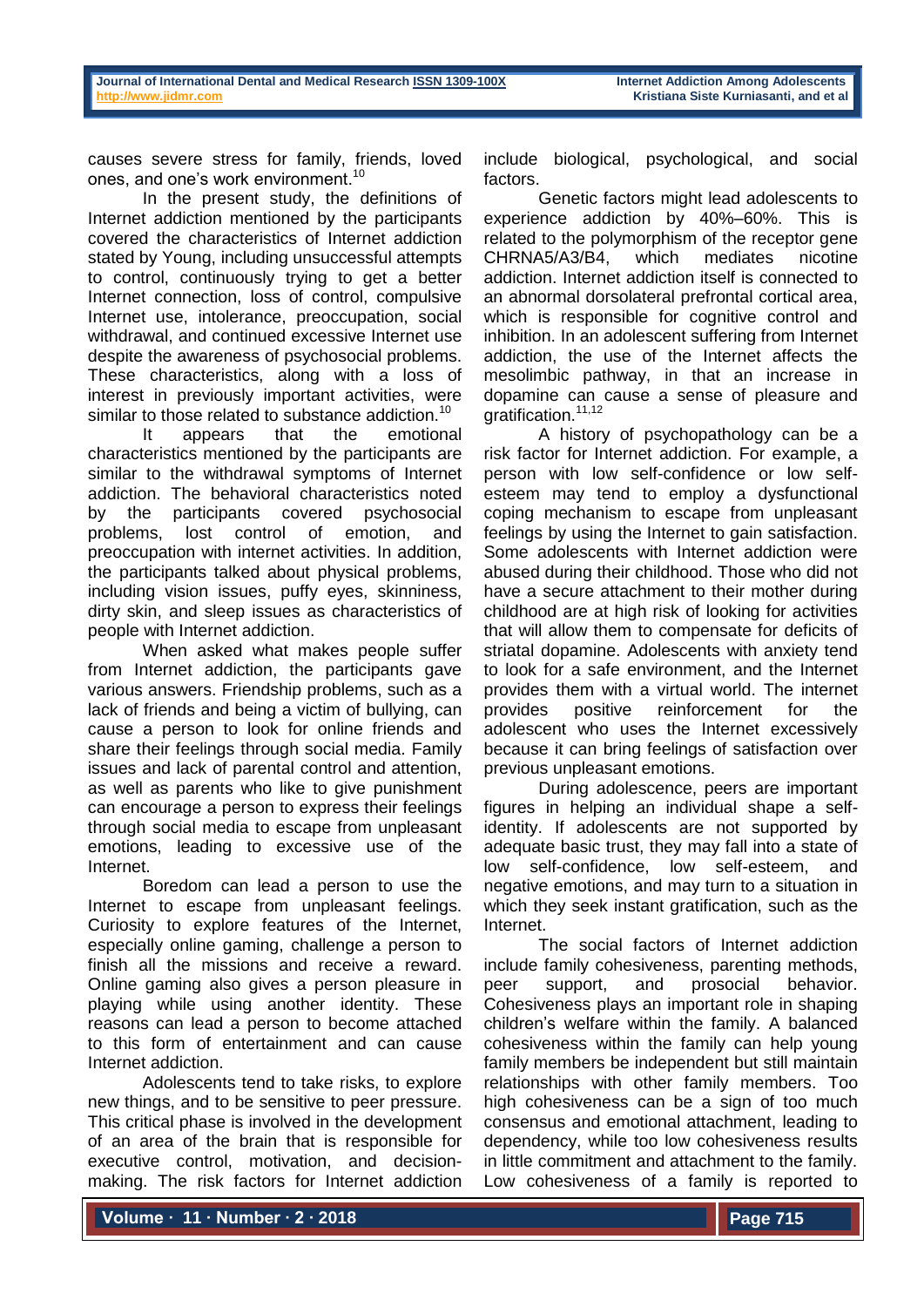produce adolescents with problematic behavior.

An authoritative parenting method is the most ideal because these parents discipline their kids to be productive and proactive in society and at the same time still provide boundaries related to their age and development as well as discipline in order to educate, not punish. They are not only assertive and consistent but also warm and rational.<sup>13</sup>

The authoritarian parenting method stresses behavior regulation, but provides inadequate support and warmth. Often, these parents use physical punishment, which can create a rebellious child. In contrast, in an indulgent parenting style, the parents never say "no" to whatever their children want. The children are less supervised, resulting in antisocial behavior. Uninvolved parenting does not regulate or support the child. This type of parenting can be found in a family where the parents are divorced, have a history of psychopathology, or are addicted to drugs.<sup>13</sup>

Adolescents need peer support to release negative emotions. Good peer support can reduce peer pressure and increase self-capacity to face stressful situations. The less peer support, the higher the risk for self-isolation and Internet addiction.<sup>14</sup> The involvement of an adolescent in prosocial activity can increase their achievement both academically and socially. It also improves their ability to bond with the community as well as their self-enhancement and self-acceptance.<sup>15</sup>

A prospective study conducted by Lam and Peng with 1,618 adolescents aged 13–18 years old in China found that the risk of depression increased two-and-a-half-fold with pathological Internet use. Using the Internet for more than 20 hours/week, engaging in online gaming, chatting, accessing pornography, and participating in online gambling are related to aggressive behavior. Adolescents who spend more time online have a poor relationship with parents and friends. The participants in the present study agreed that a person with Internet addiction cannot maintain communication with other family members and friends. Often, they argue with and lie to their parents as well. Regarding friendships, adolescents with Internet addiction usually have more friends online than in real life and feel more attractive when interacting online, but are socially awkward and preoccupied with their gadgets in real life.<sup>16</sup>

Often, adolescents that are addicted to the Internet complain about sleep problems, back pain, muscle stiffness, muscle cramps, tingling, vision issues, eye irritation, and dizziness, as mentioned by the participants in the current study. They also described the physical appearance of a person with Internet addiction as messy, dirty, and skinny.

The participants held the view that Internet addiction causes many online problems and can possibly lead to cybercrime, such as stealing money to play in Internet cafés, hijacking accounts, engaging in online gambling, accessing pornography, and sharing hoaxes, and to cybervictimization. According to the participants, emotionally, Internet addiction can cause irritability, feelings of stress, and a tendency to hold a grudge, especially in people addicted to online gaming. A study conducted by Yen found that adolescents with Internet addiction had a higher rate of depression. Most of the participants in the present study agreed that there is a correlation between drug abuse, smoking, and Internet addiction. A previous study that found that Internet addiction often has comorbidities with drug abuse supports this. 17

In the current study, more than half of the participants (53%) considered themselves addicted to the Internet. They thought that parents should not only control the use of the Internet, be firm, and discipline their children but also give them attention, affection, and spend time with them.

## **Conclusion**

It can be concluded that there were distinct differences in the nature and extent of Internet use between male and female adolescents. Considering today's lifestyle, adolescents appear vulnerable to Internet addiction.

#### **References**

**1.** International Telecommunication Union, Telecommunication Development Bureau, ICT Data and Statistics Division. Percentage of individuals using the Internet [Internet]. Geneva (Switzerland): International Telecommunication Union; c2015 [updated 2015 Jul 6; cited 2015 Dec 17]. Available from: http://www.itu.int/en/ITU-D/Statistics/Documents/statistics/2015/Individuals\_Internet\_200

0-2014.xls.

**2.** Griffiths MD, Szabo A. Is excessive online usage a function of medium or activity? An empirical pilot study. J Behav Addict. 2014;3:74-7.

**Volume ∙ 11 ∙ Number ∙ 2 ∙ 2018**